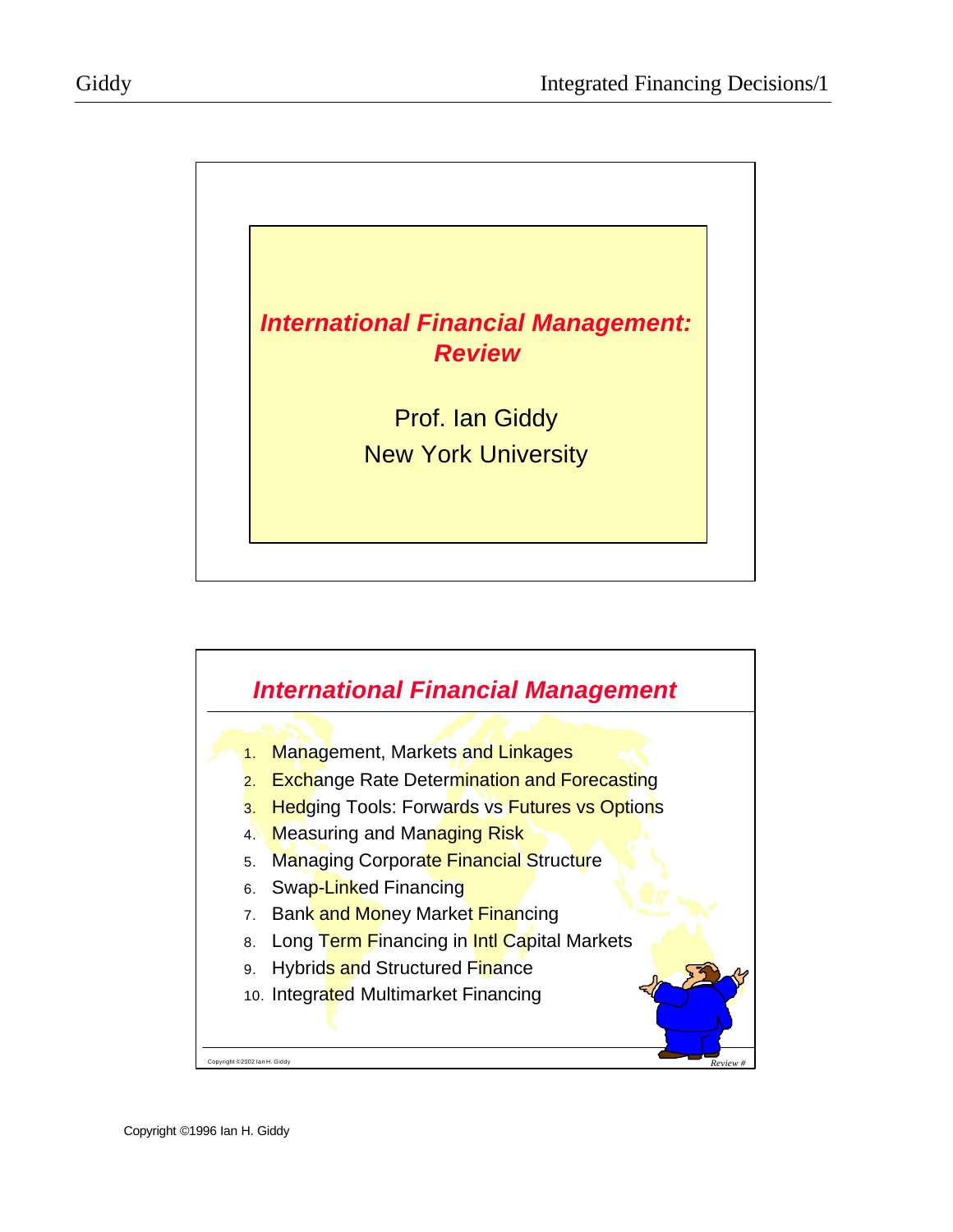

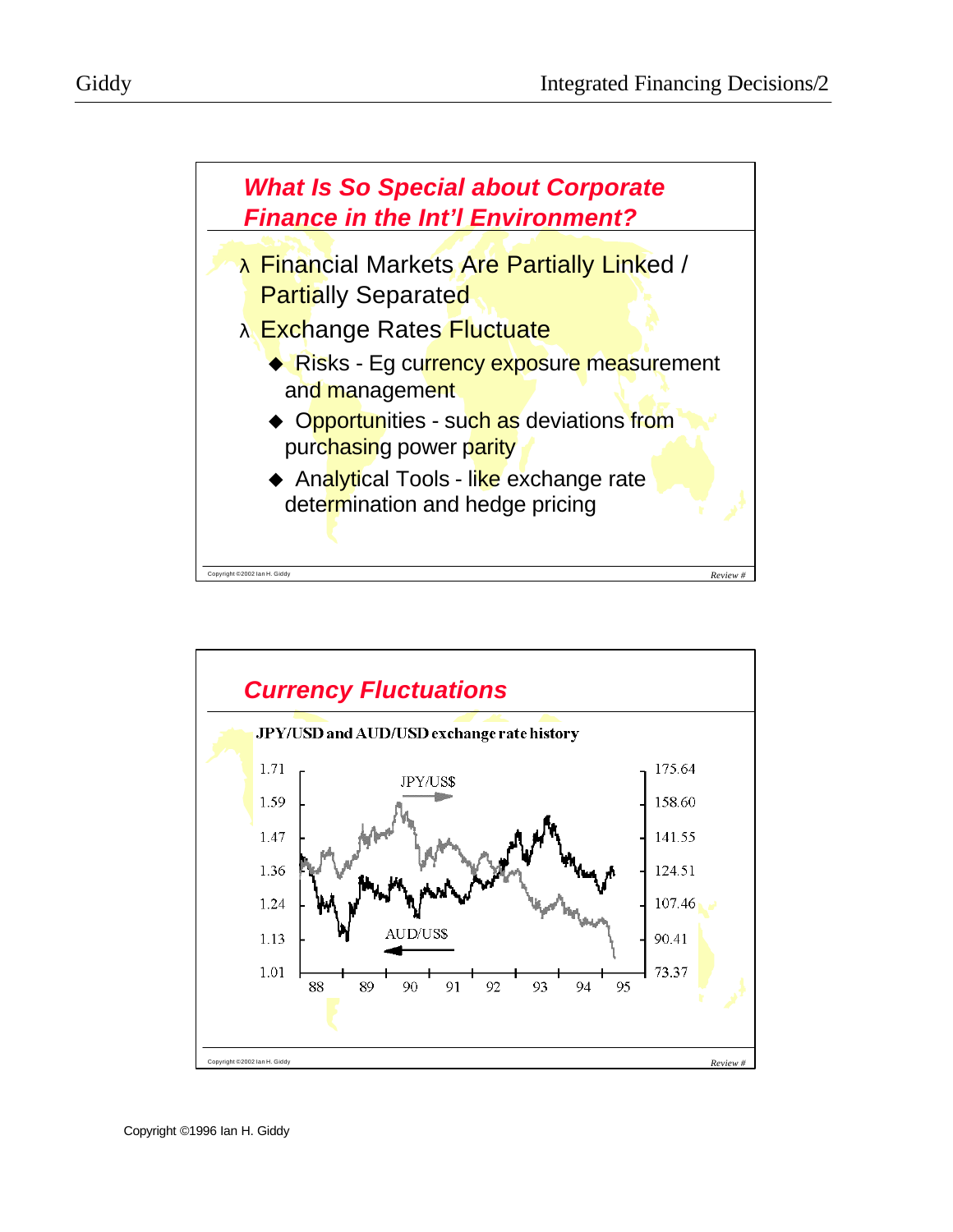



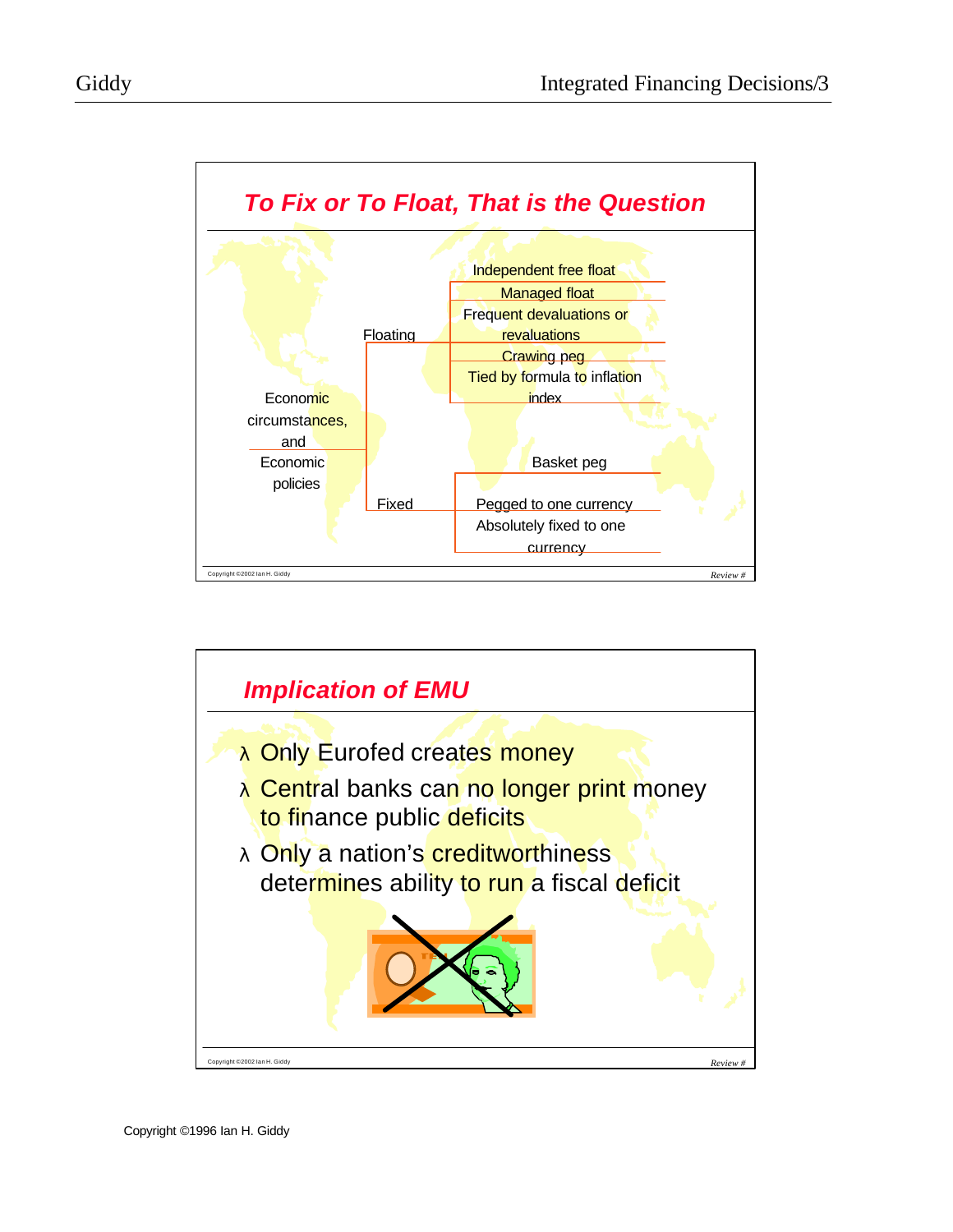

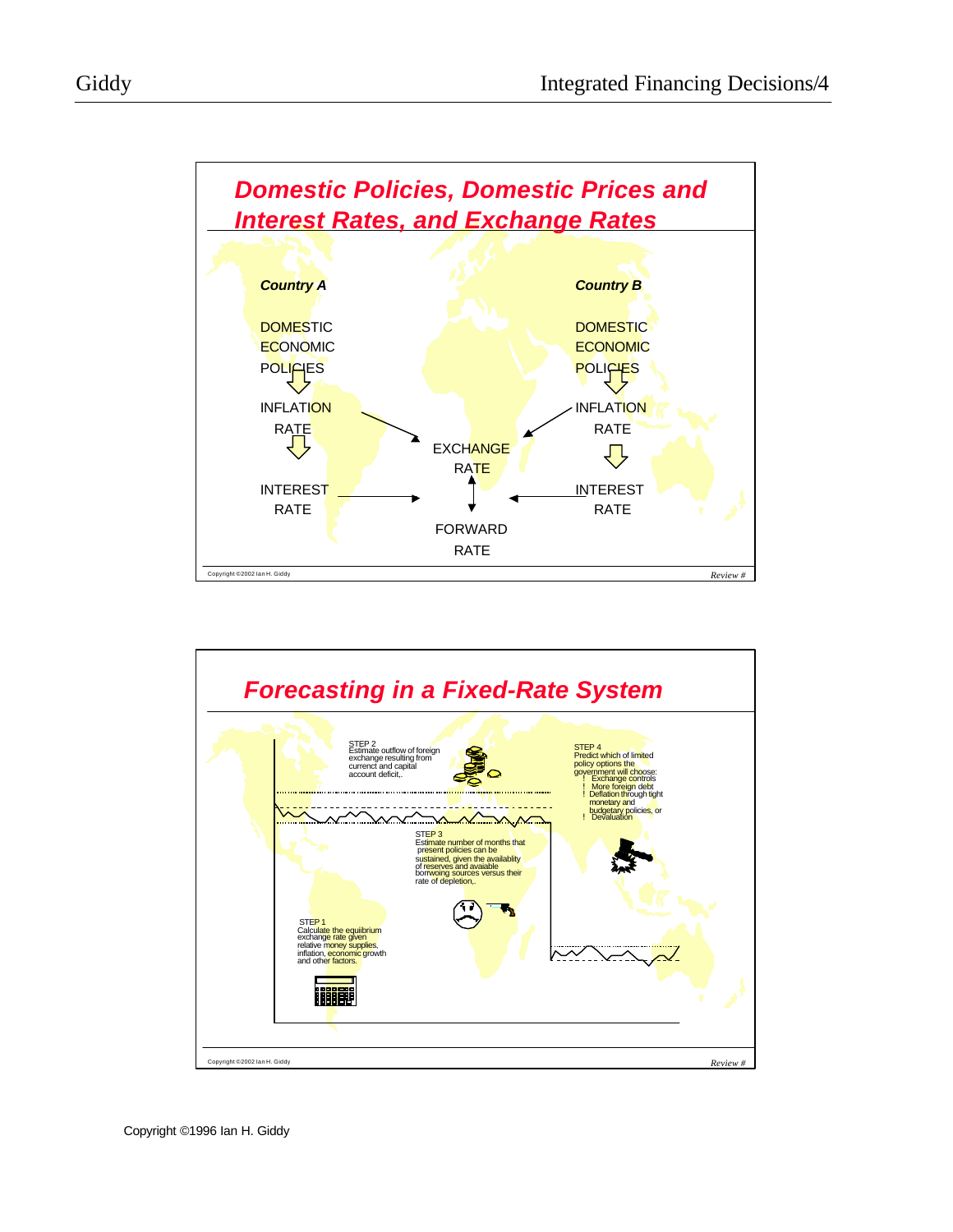

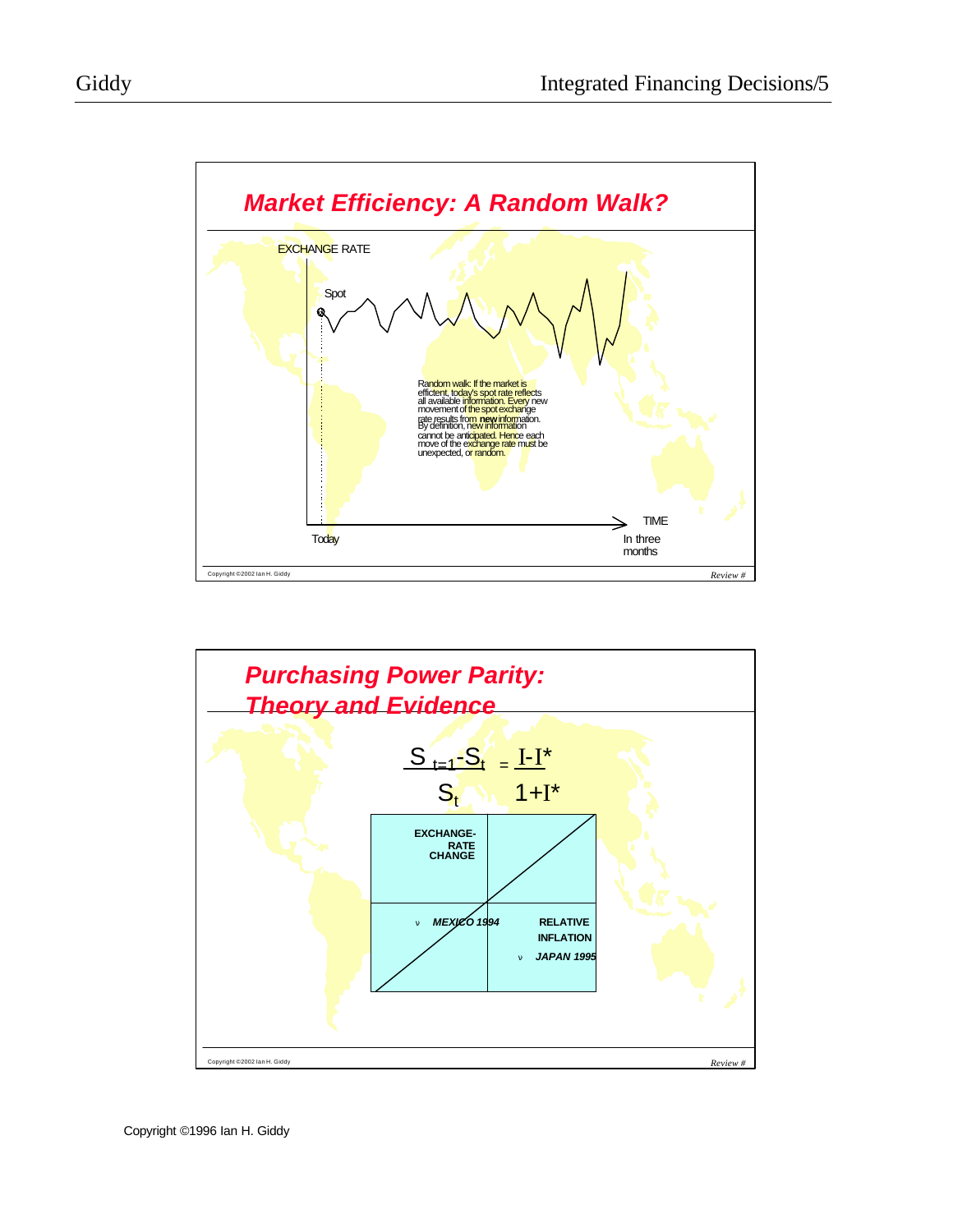

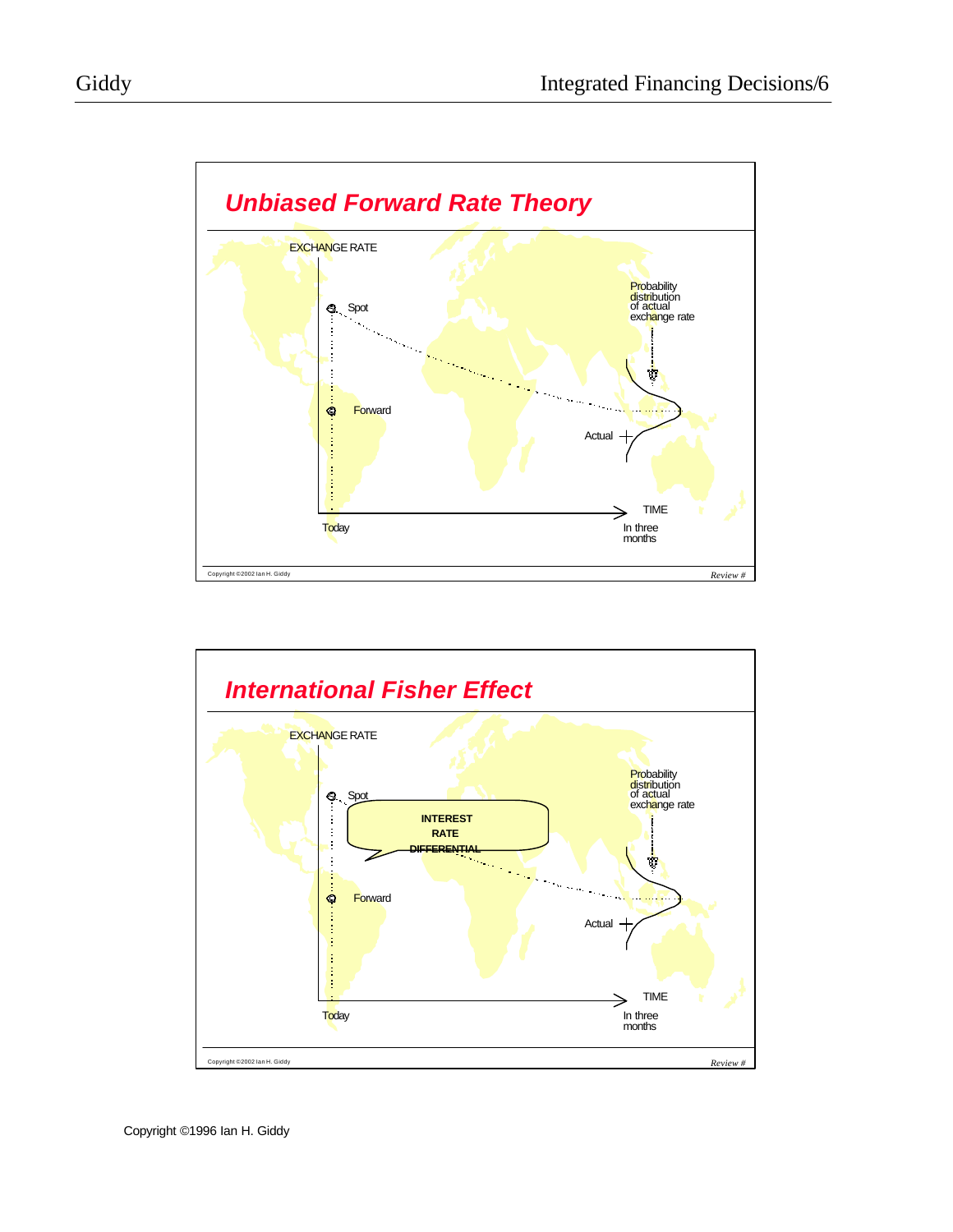

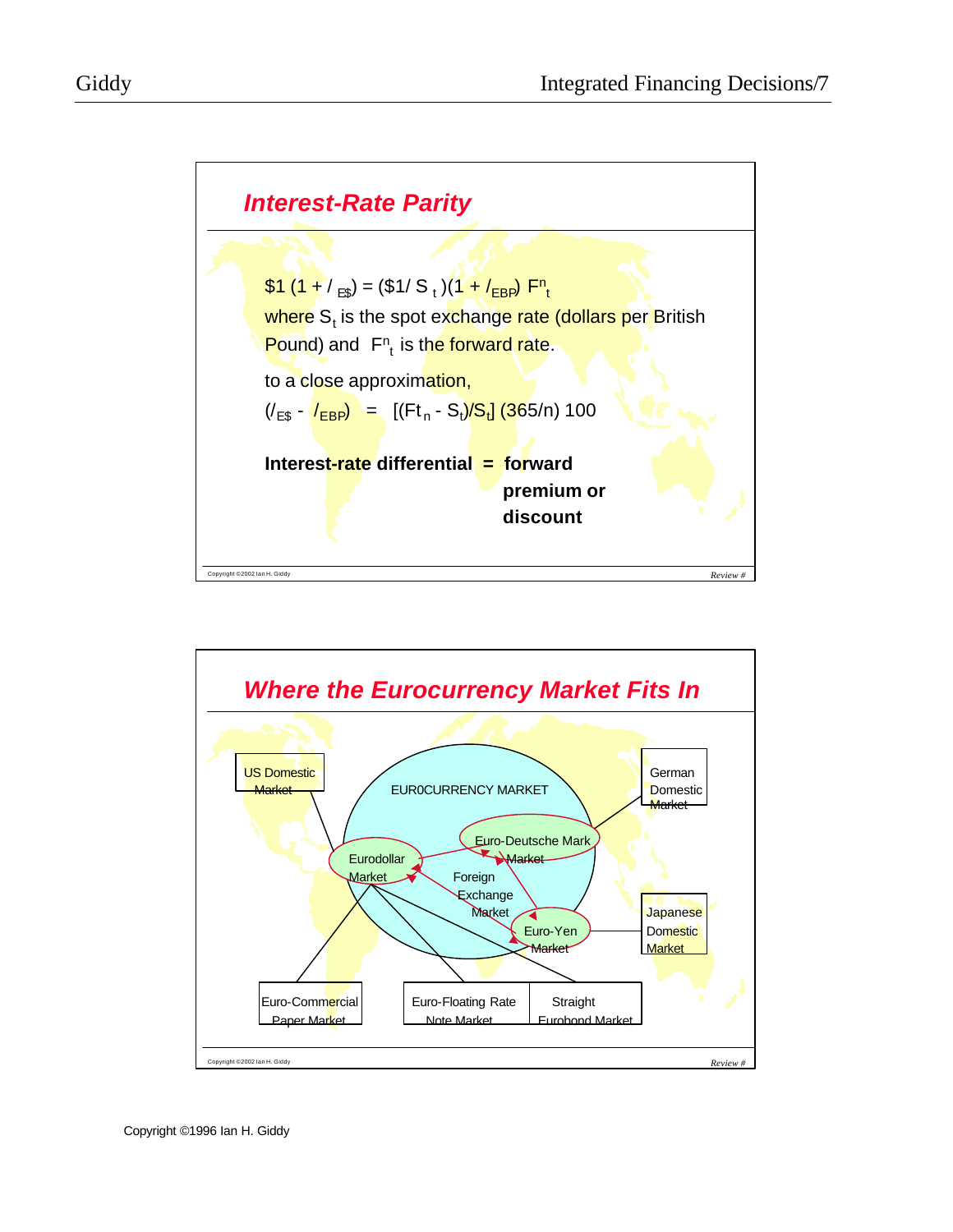



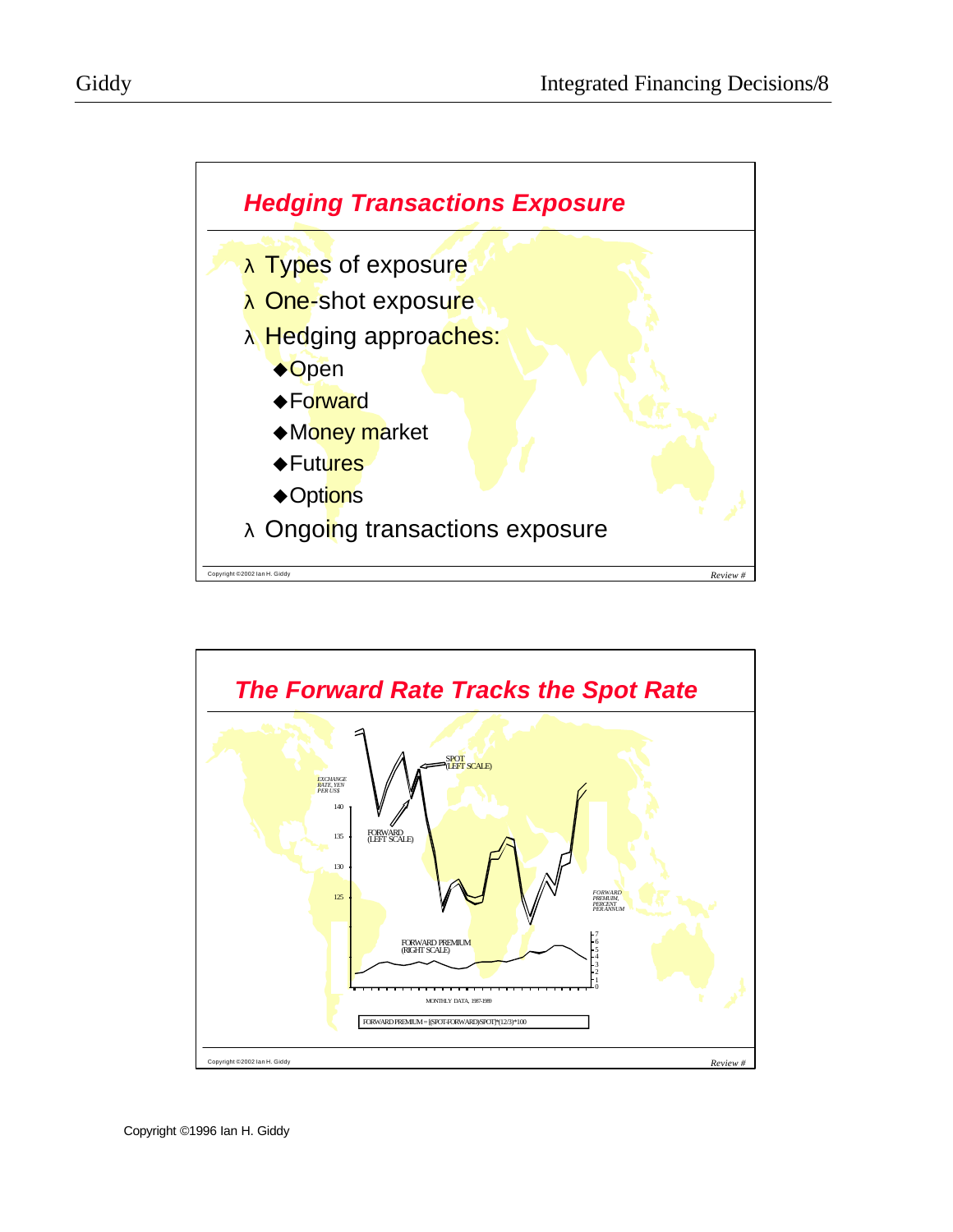

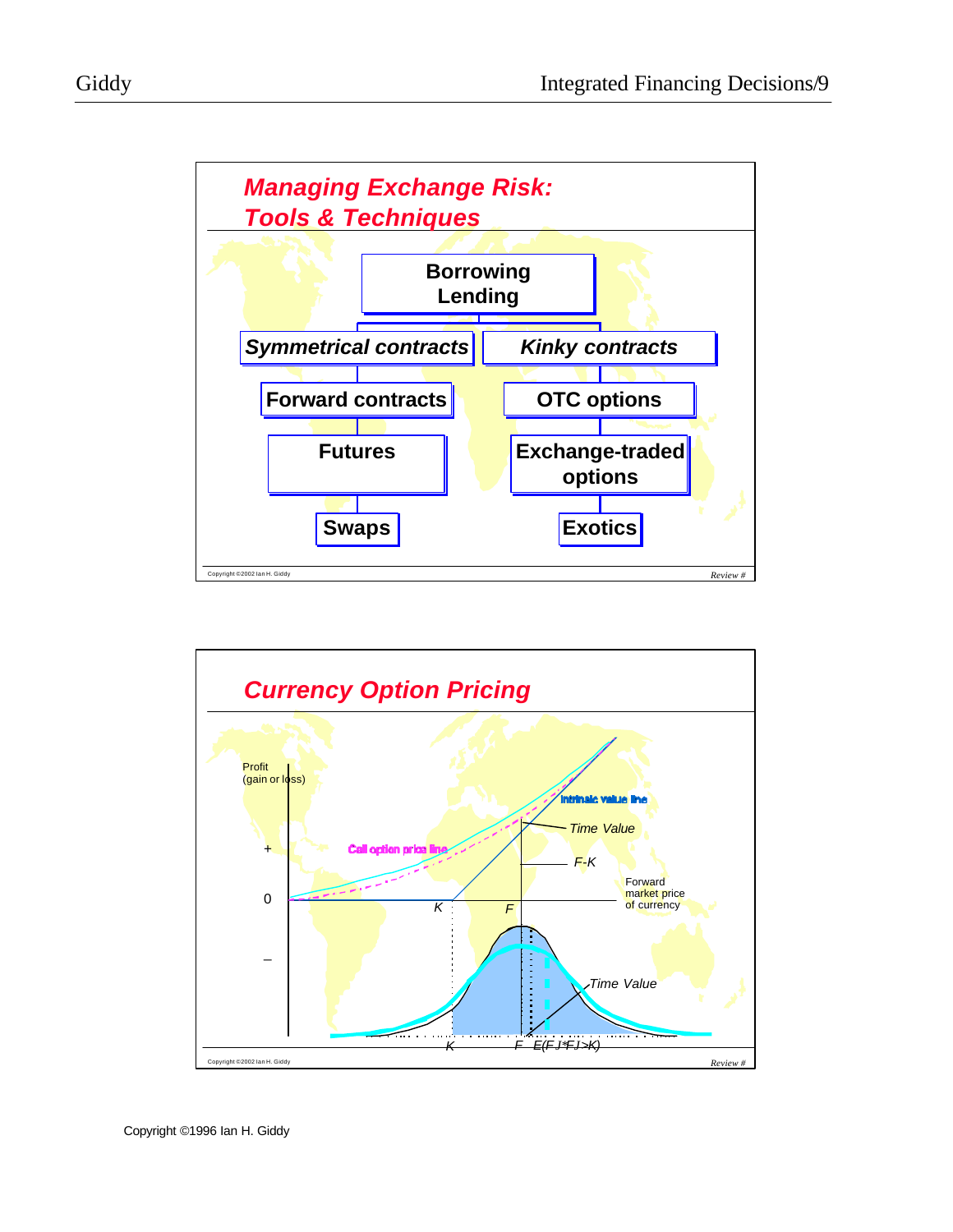

| <b>Identifiable</b> | Debt, swaps,         |  |  |  |
|---------------------|----------------------|--|--|--|
| exposure            | forward contracts    |  |  |  |
| Uncertain exposure  | Instruments with     |  |  |  |
|                     | flexibility, such as |  |  |  |
|                     | forwards and futures |  |  |  |
| Exposure that       | Deep-out-of-the-     |  |  |  |
| threatens financial | money options        |  |  |  |
| distress            |                      |  |  |  |
| View on direction   | At-the-money         |  |  |  |
| and volatility      | options              |  |  |  |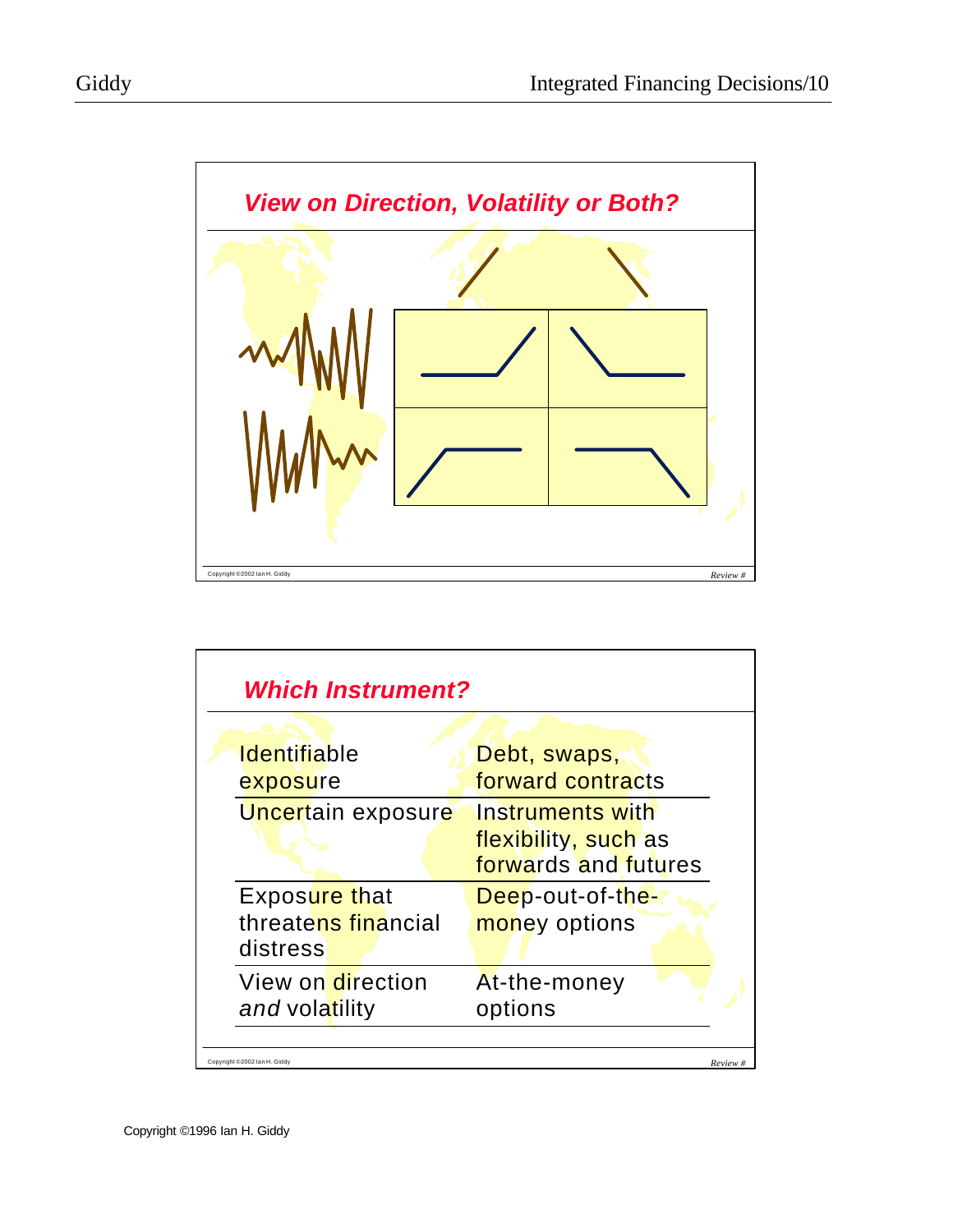

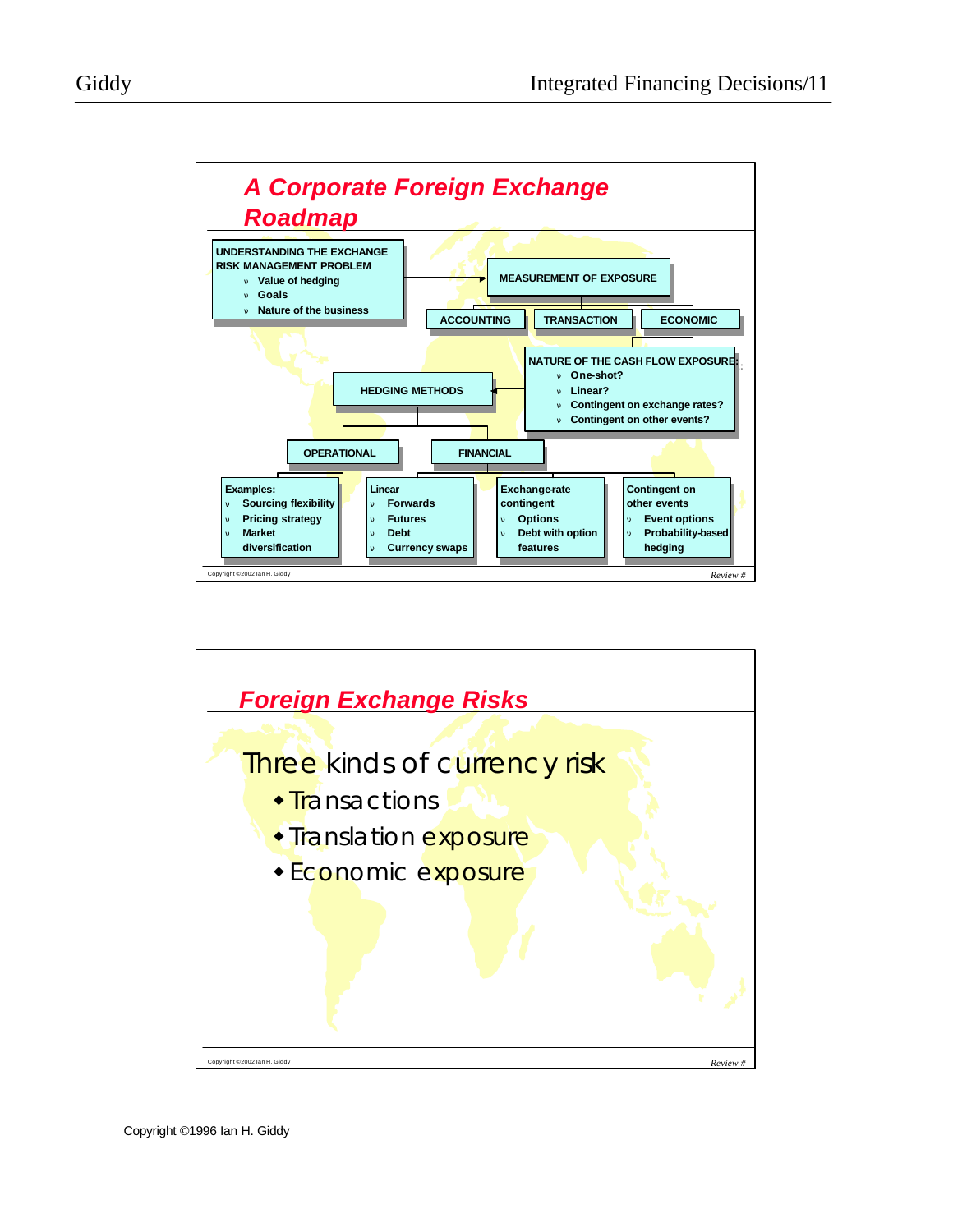



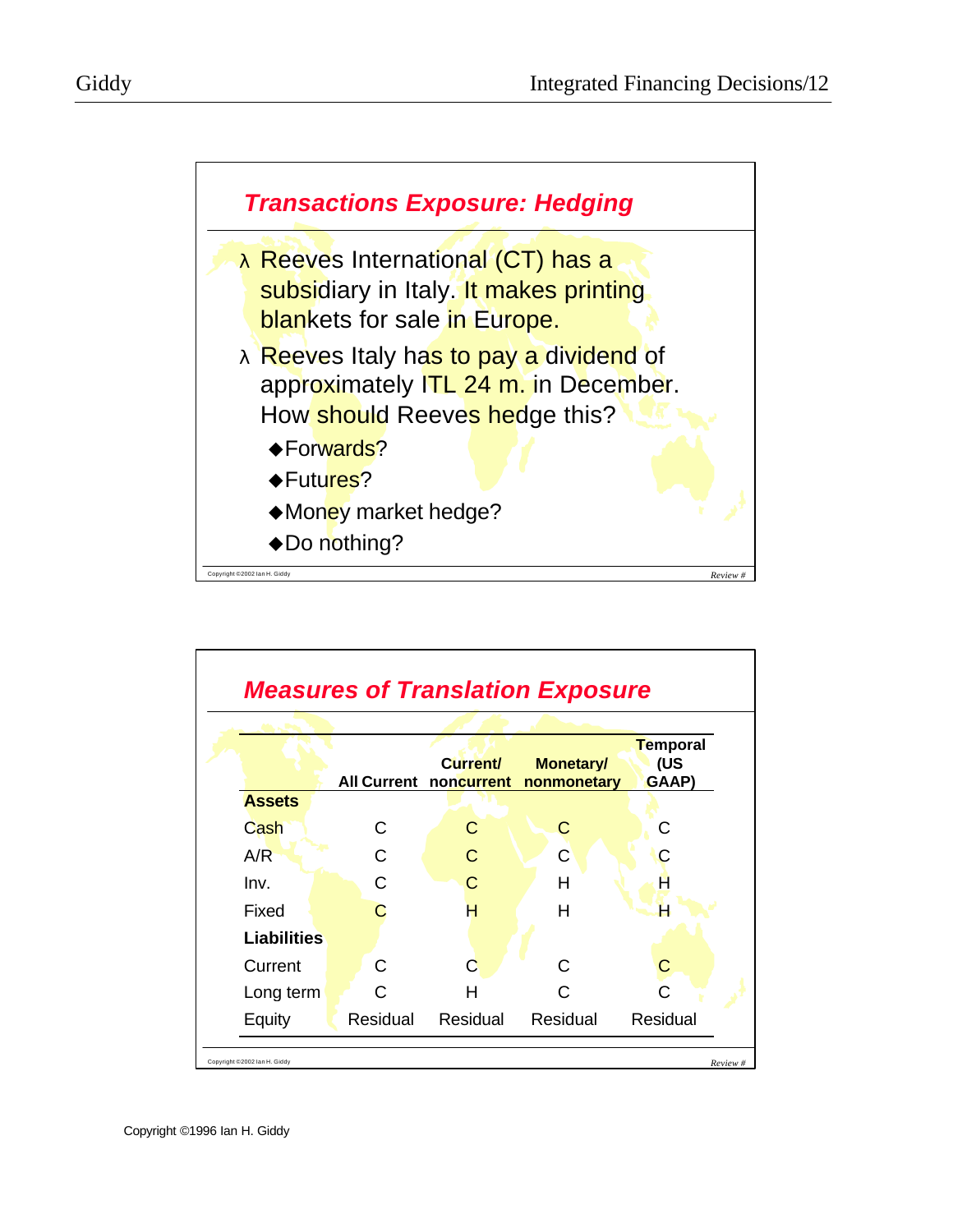



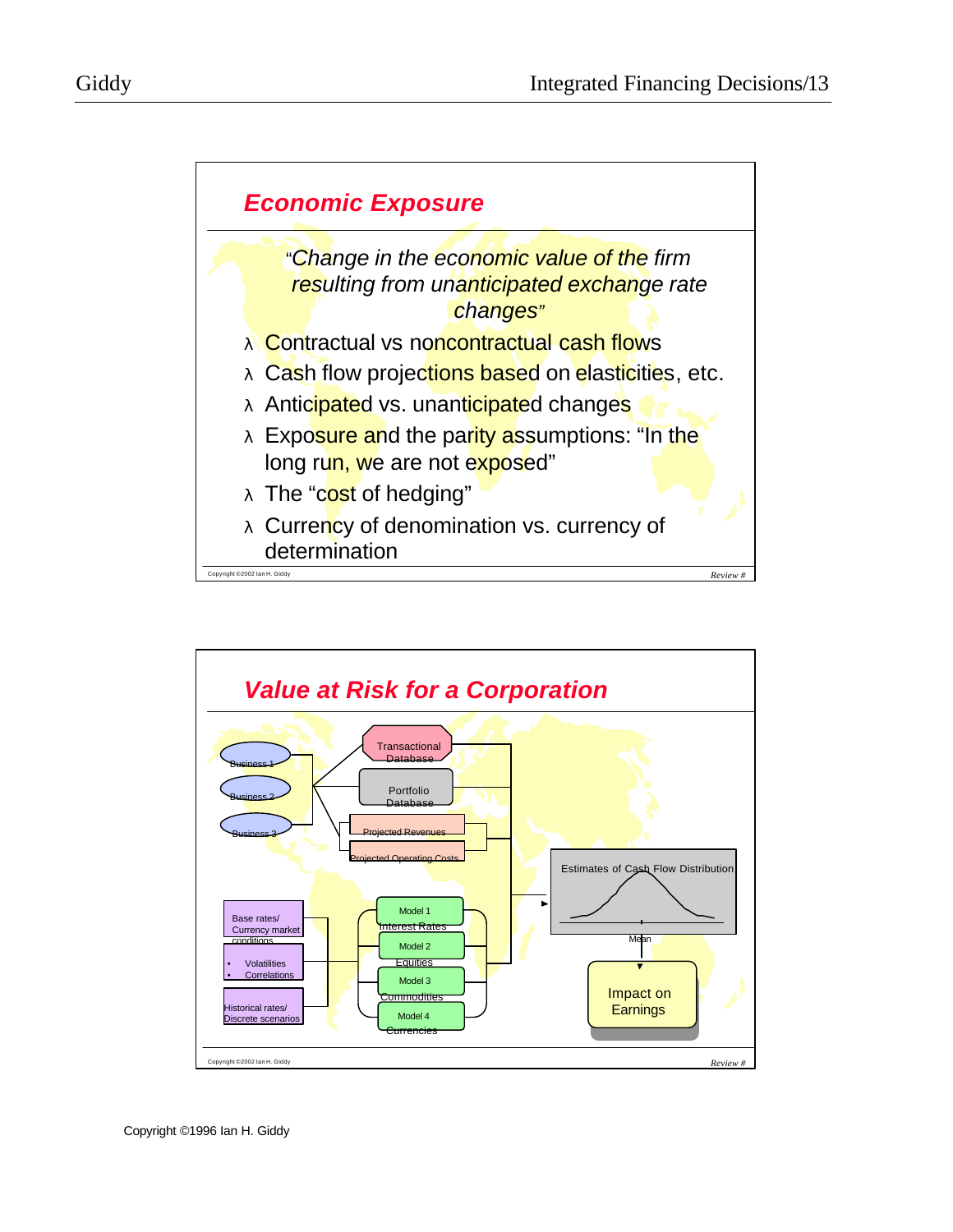|                 | <b>FARMCO VALUE-AT-RISK COMPUTATION</b>                                     |                   |                       |            |
|-----------------|-----------------------------------------------------------------------------|-------------------|-----------------------|------------|
|                 | BASED ON CORRELATIONS BETWEEN SPOT EXCHANGE RATES, JP MORGAN DATA, Feb 1995 |                   |                       |            |
| <b>CURRENCY</b> | <b>FARMCO WORLDWIDE</b>                                                     | <b>WEIGHT (%)</b> | <b>VOLATILITY (%)</b> | \$ AT RISK |
| <b>AUD</b>      | \$0                                                                         | $0.00\%$          | 2.84                  | \$0        |
| <b>BEF</b>      | \$6,165                                                                     | 1.04%             | 3.69                  | \$376      |
| CAD             | (\$200,758)                                                                 | $-34.03%$         | 1.79                  | \$5.939    |
| <b>DKK</b>      | (\$5,835)                                                                   | $-0.99%$          | 3.62                  | \$349      |
| <b>FFR</b>      | (\$96,626)                                                                  | $-16.38%$         | 3.75                  | \$5,985    |
| <b>DEM</b>      | \$22,365                                                                    | 3.79%             | 3.82                  | \$1,411    |
| ITL             | $($ \$69,650)                                                               | $-11.81%$         | 3.67                  | \$4.219    |
| <b>JPY</b>      | (\$15,688)                                                                  | $-2.66%$          | 3.71                  | \$961      |
| <b>NLG</b>      | \$10,605                                                                    | 1.80%             | 3.79                  | \$662      |
| <b>ESB</b>      | \$47,660                                                                    | 8.08%             | 3.35                  | \$2,632    |
| <b>SEK</b>      | \$6,826                                                                     | 1.16%             | 3.97                  | \$447      |
| CHF             | \$6.500                                                                     | 1.10%             | 4.28                  | \$459      |
| <b>GBP</b>      | (\$101, 277)                                                                | $-17.17%$         | 3.18                  | \$5,309    |
|                 |                                                                             |                   |                       |            |
| <b>TOTAL</b>    | \$589.954                                                                   | 100.00%           |                       | \$28,749   |
|                 |                                                                             |                   |                       |            |

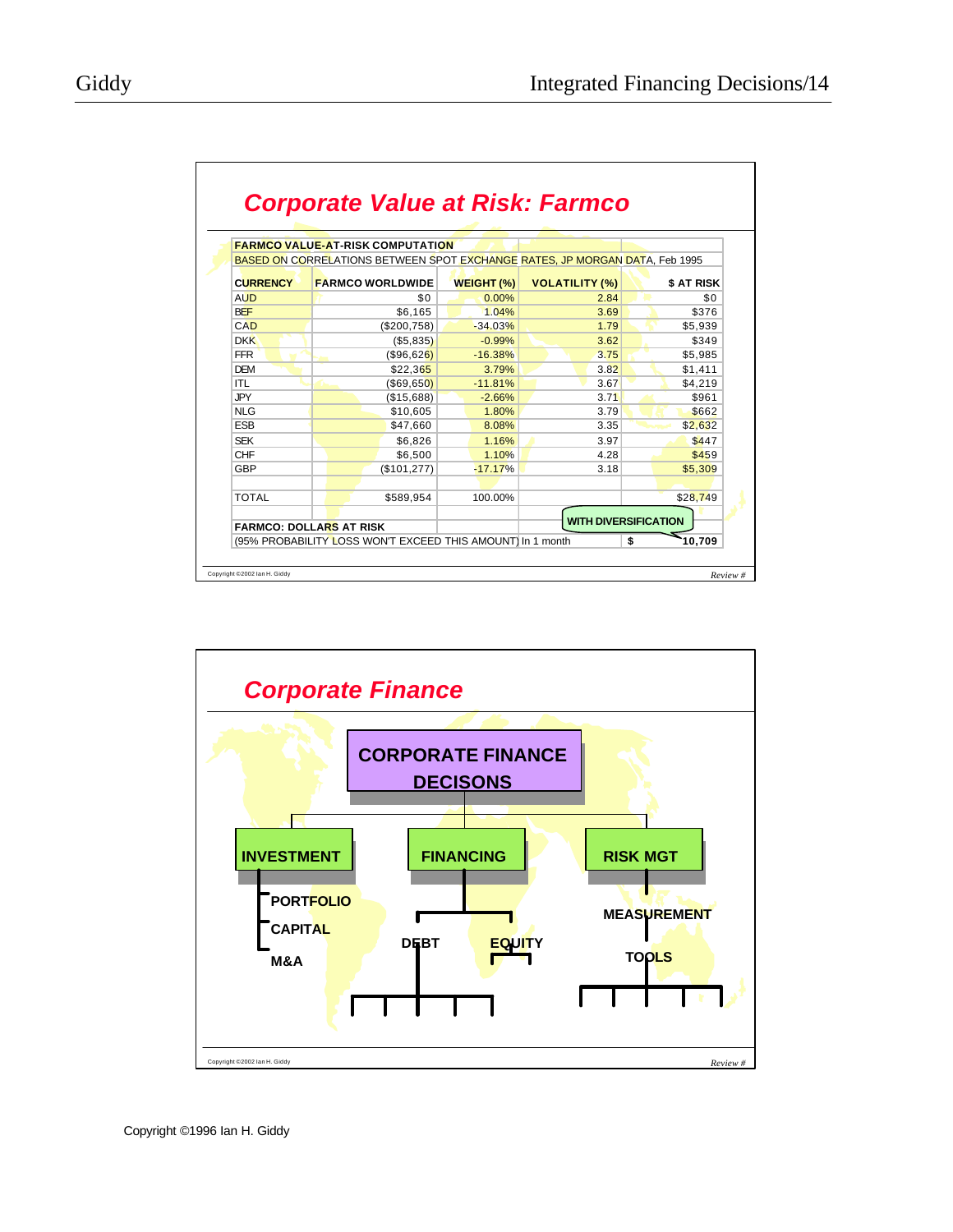



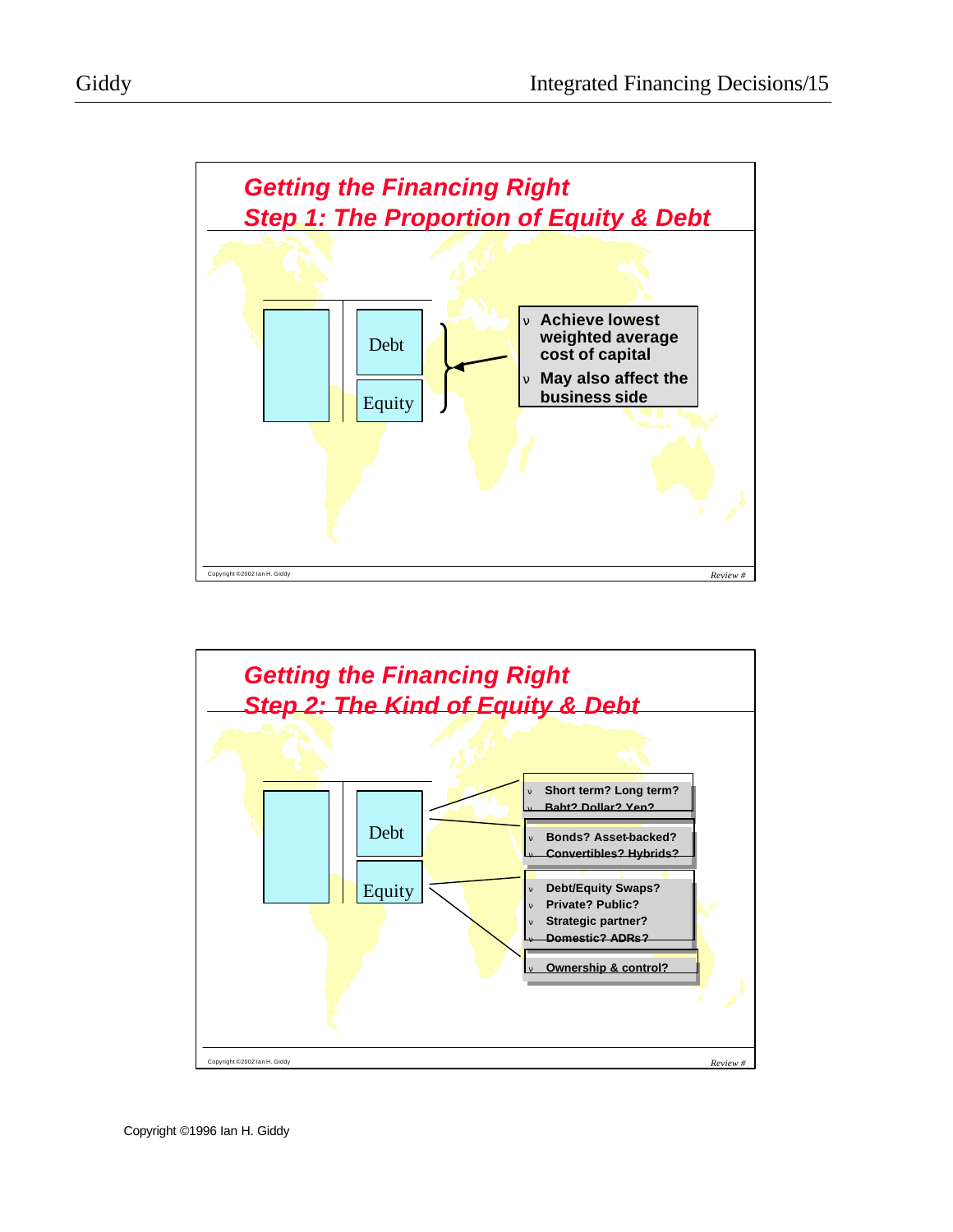

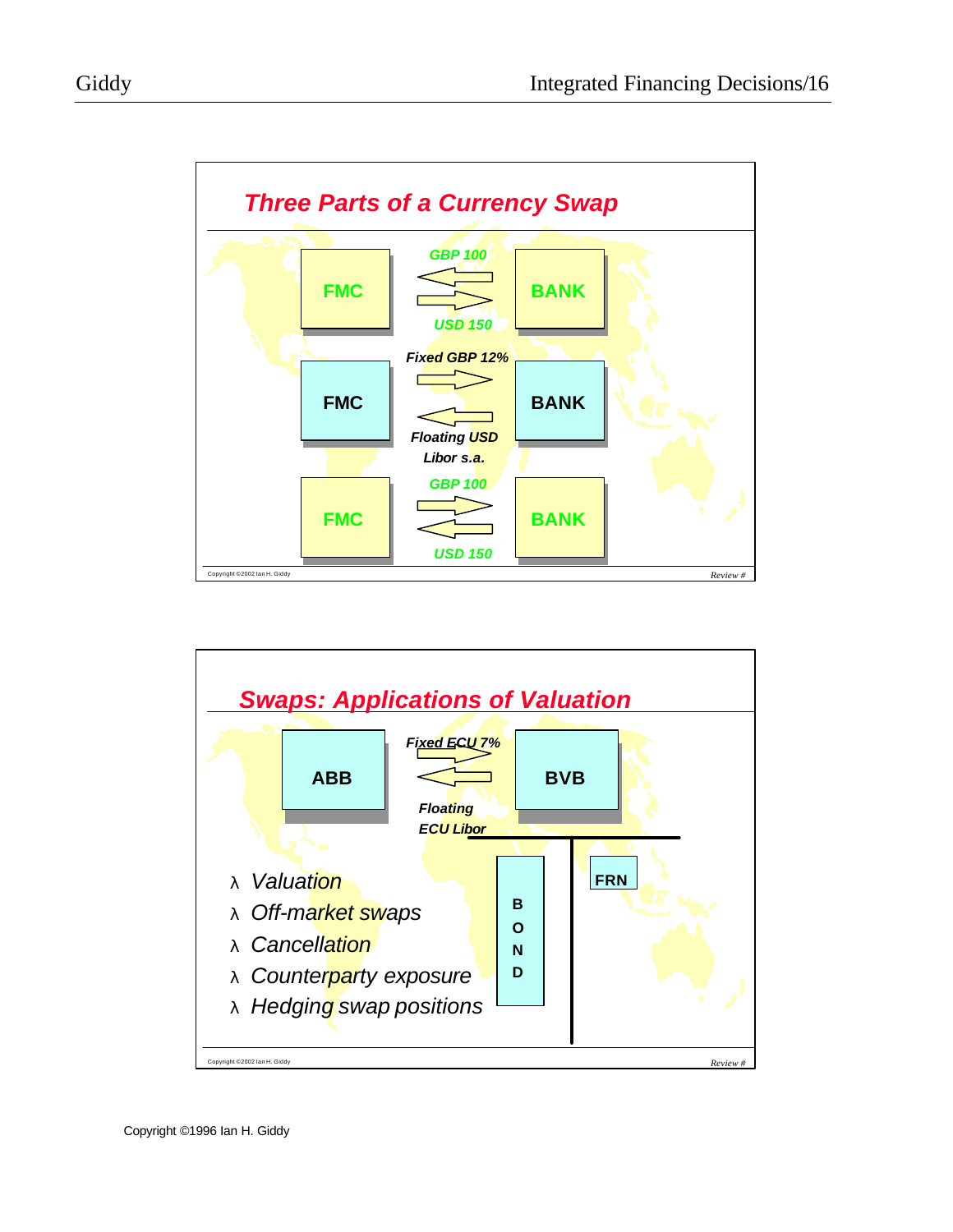

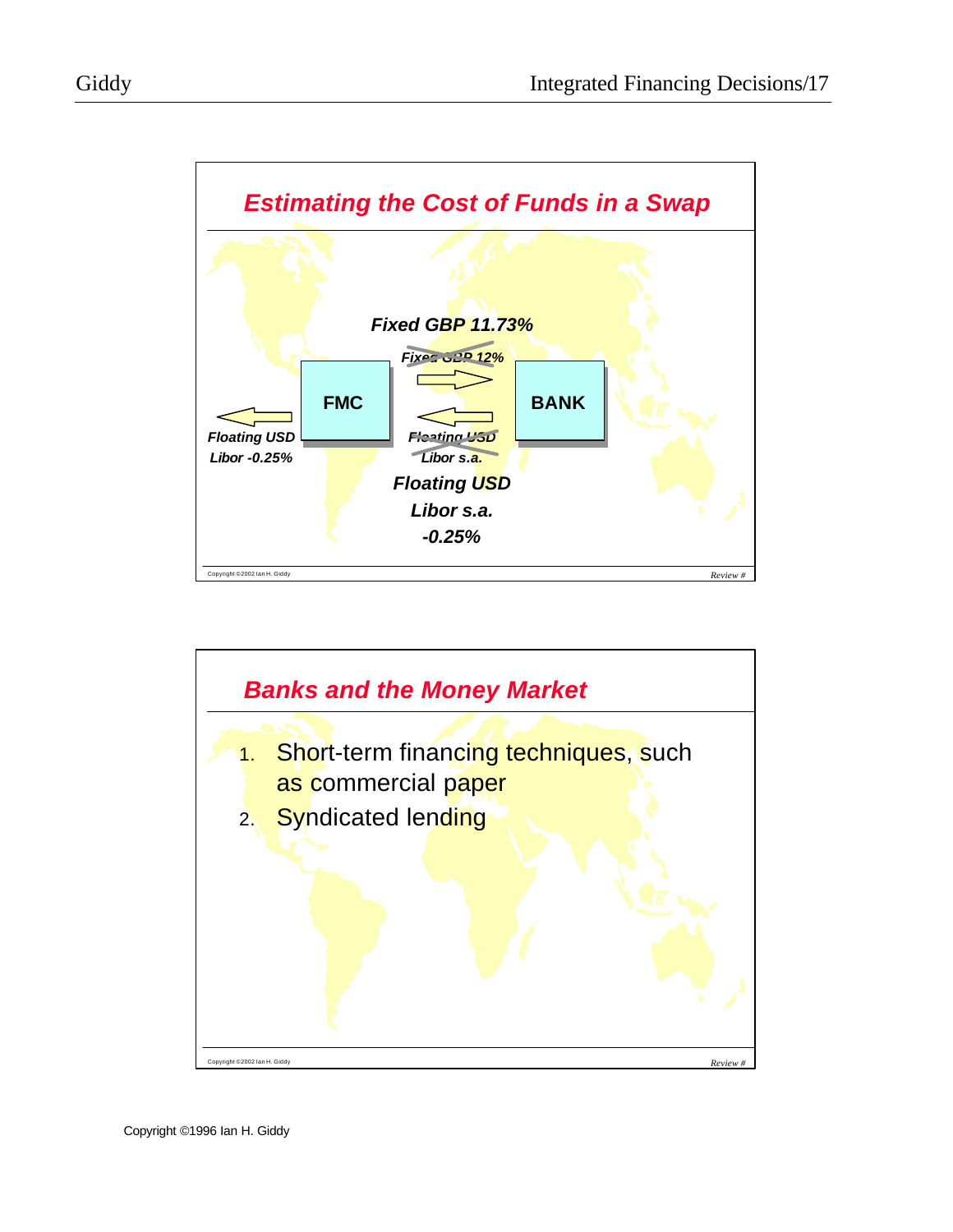

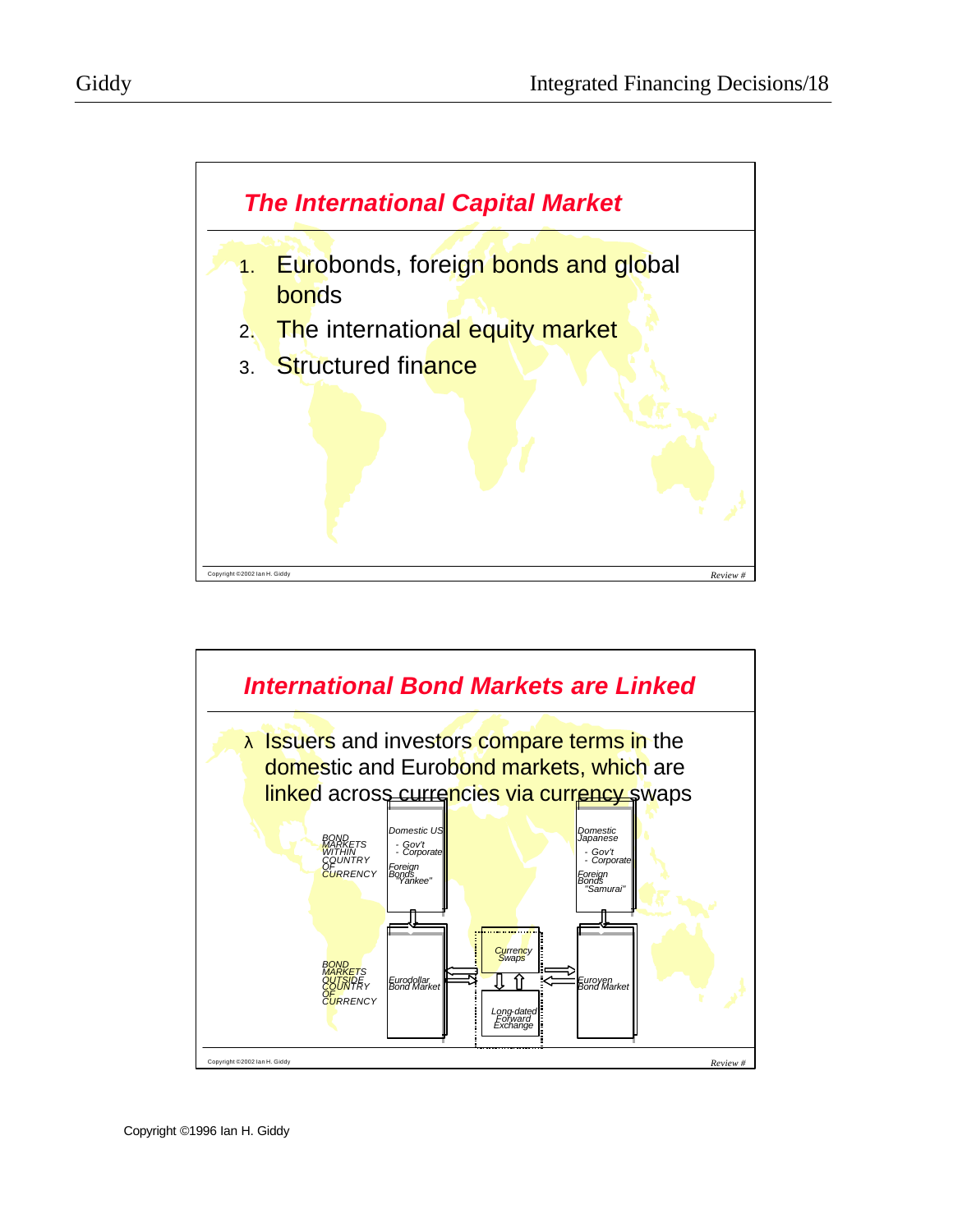



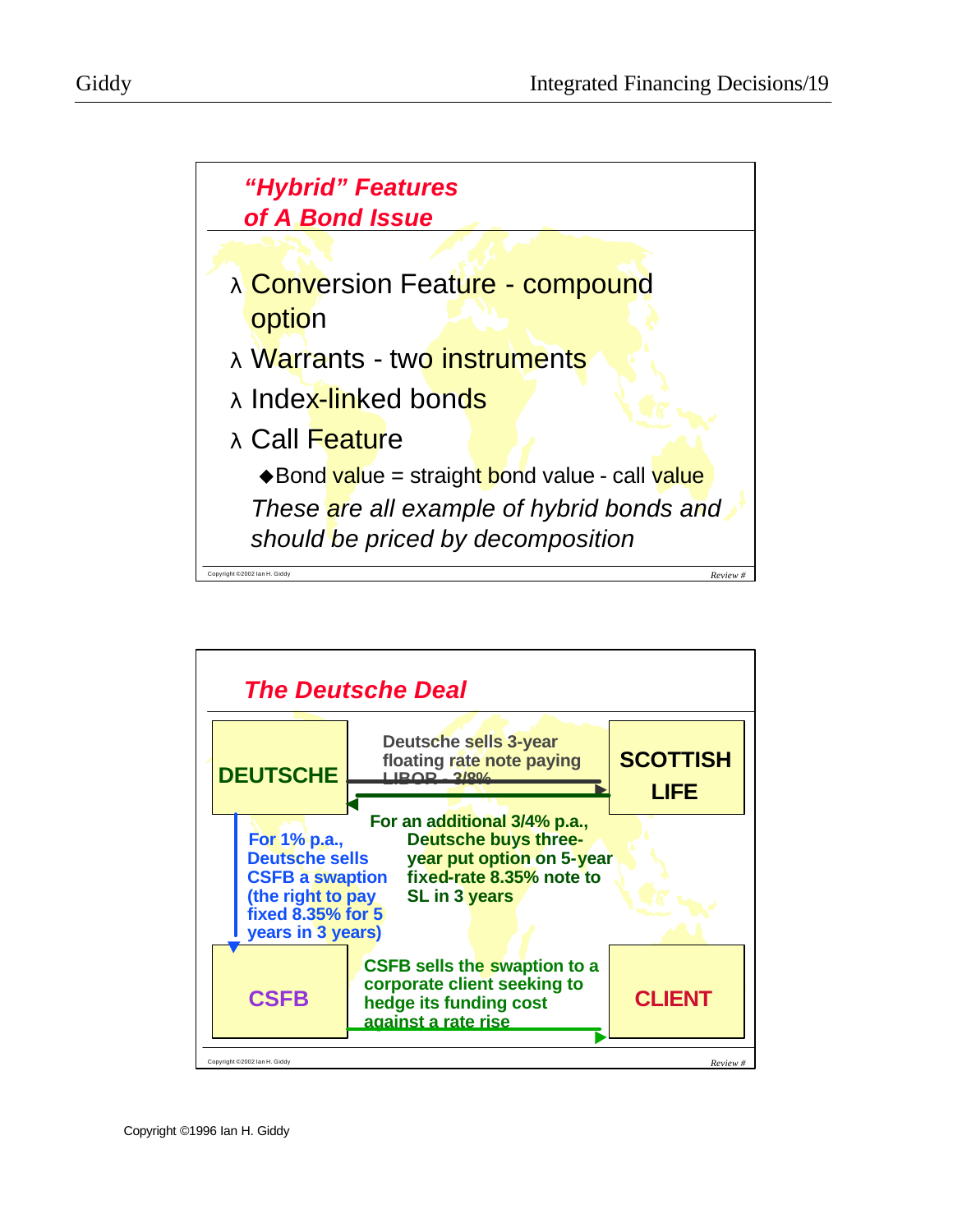